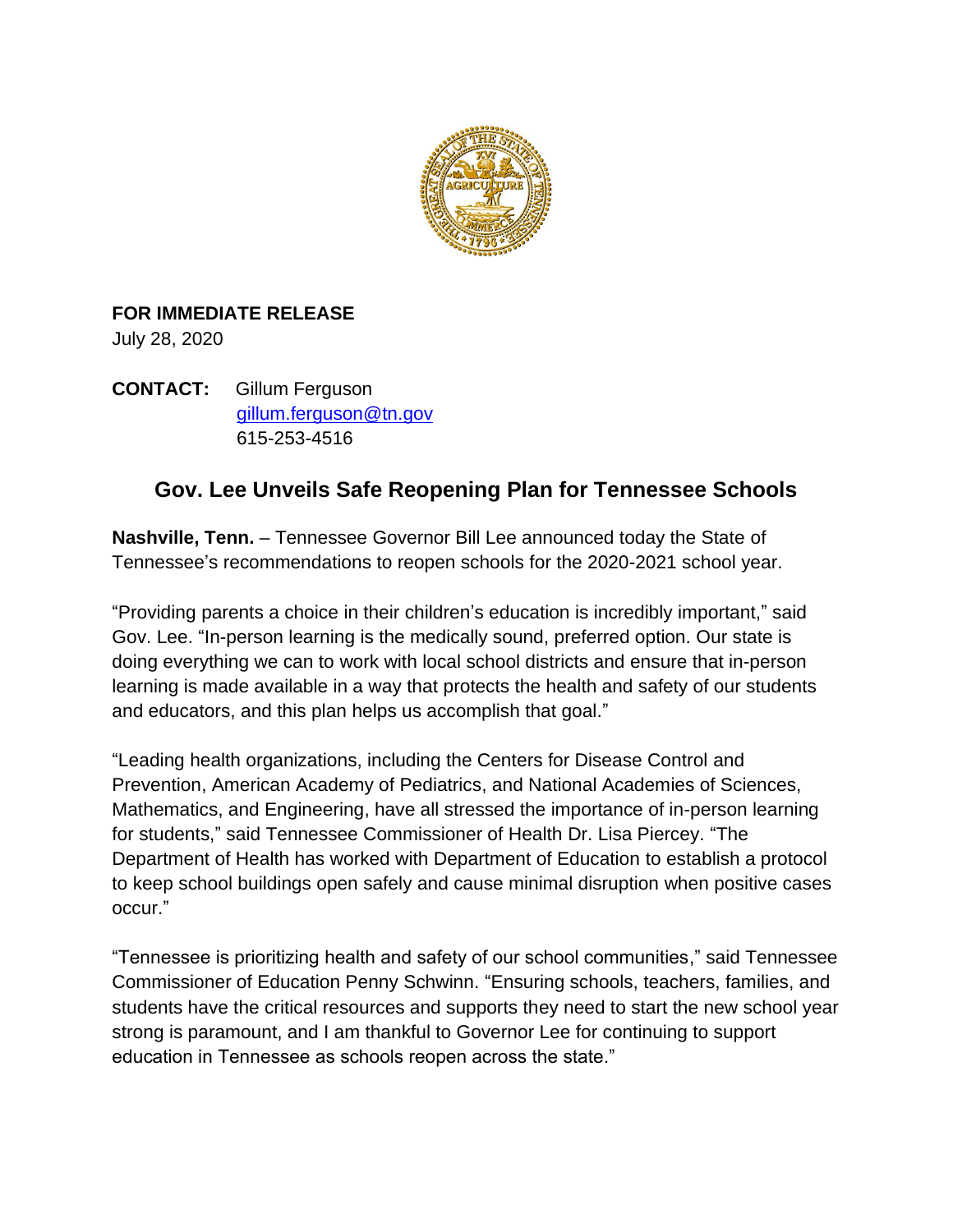The recommendations from the Department of Health and the Department of Education are below:

#### **Health When to Test & Quarantine**

### 10-Day Sick Window

Anyone testing positive for COVID-19 must isolate themselves at home for 10 days from the onset of their symptoms or 10 days from the date their test was done if they never developed symptoms. Fever must be gone and they must be feeling better for at least 24 hours.

### 14-Day Quarantine

Anyone who has been within 6 feet of someone who has COVID-19 for 10 minutes or more must quarantine themselves at home for 14 days from the last time they were with that person. These time periods do not change with a doctor's note or with a negative test.

### **Contact Tracing**

Keeping schools open for in-person instruction depends upon our ability to quickly isolate people who are sick and quarantine their close contacts.

If a child is ill, parents should not send them to school where they could infect others. If a child is diagnosed with COVID-19, parents are asked to assist the Department of Health by contacting the child's close contacts so those individuals can quarantine at home.

If a parent is notified that their child has been in close contact of someone with COVID-19, please follow the guidelines and quarantine them at home for 14 days.

## Texting Platform

Schools may be able to assist with notifying families of the need to quarantine through text messaging services. If parents receive a message from their child's school informing you that your child needs to stay at home for 14 days, please follow those instructions.

### **Immunizations**

School entry immunizations have not changed. Even if students are learning online, they still need the required immunizations to register for school. COVID-19 has had a significant impact on immunization rates: 43 percent fewer immunizations were reported during April 2020 compared to April 2019.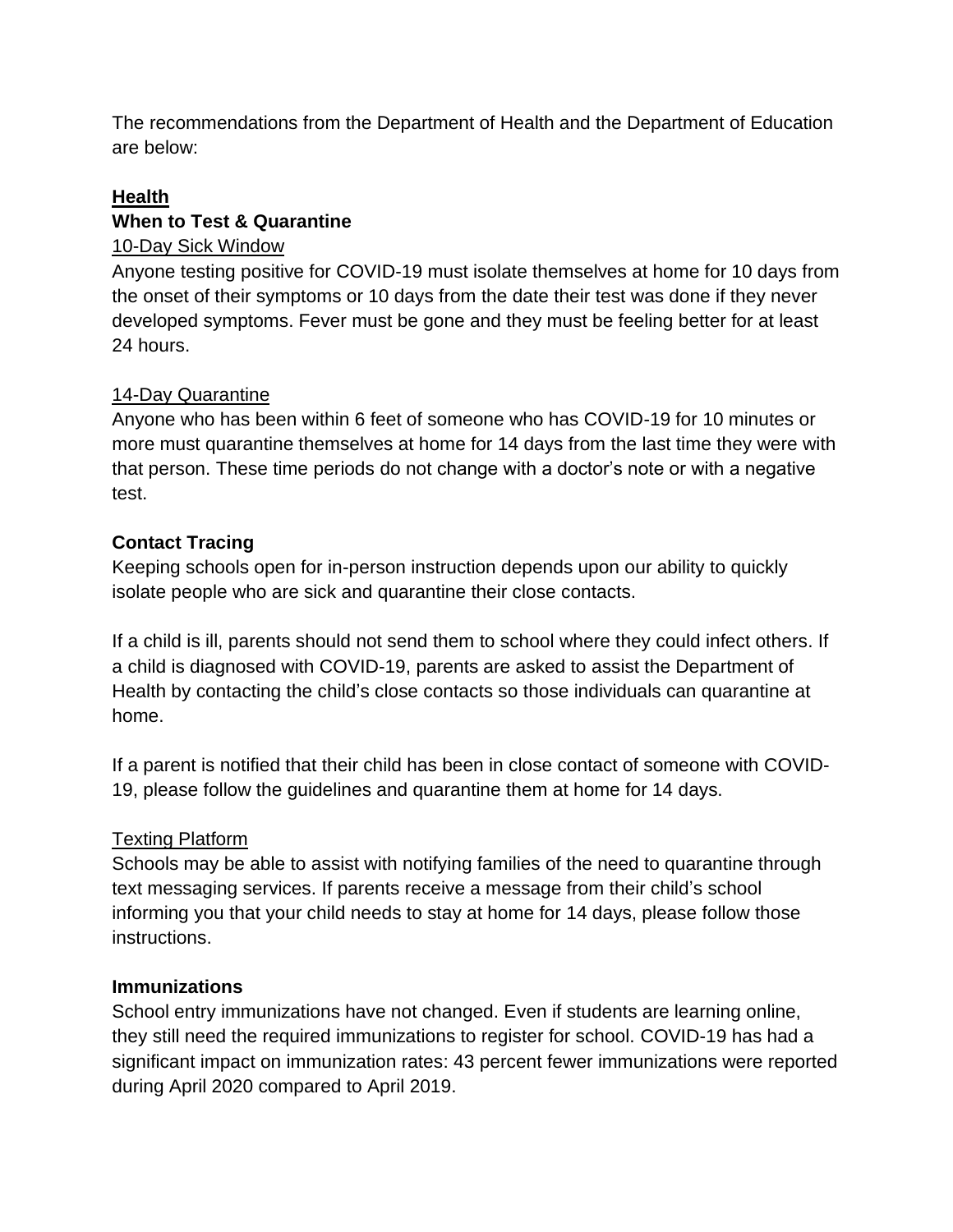It is critical that children receive regular check-ups and have their immunizations up to date. Immunizations mitigate outbreaks of preventable diseases, such as the measles and whooping cough.





#### **Supporting Child Wellbeing**

In response to the pandemic's long-term effects on Tennessee's school districts and students, Gov. Lee charged Commissioner Schwinn with convening the 38-member COVID-19 Child Wellbeing Task Force. The findings of the taskforce's [Initial COVID-19](https://www.tn.gov/content/dam/tn/education/health-&-safety/CWTF_Summary.pdf)  [Impact Summary](https://www.tn.gov/content/dam/tn/education/health-&-safety/CWTF_Summary.pdf) include:

- Reports of suspected child abuse dropped by 27% during peak stay-at-home orders in Tennessee;
- 75 percent of students nationally receive mental health care in a school setting;
- In 2019, approx. 45,000 school-aged children were served for mental health through the community-based system;
- Approximately half of districts were able to address or check on wellness and safety of students during spring closures;
- Nearly 14 million students across the country go hungry when school is not in session, so resumption of in-person learning is critical to ensure access to nutrition.

### **Academics**

#### **Empowering Parents**

Whether it be in-person or virtual, we want parents to have a choice in their child's education. For those who choose the virtual option, the State will provide free resources to supplement their district's school-based services. The resources include: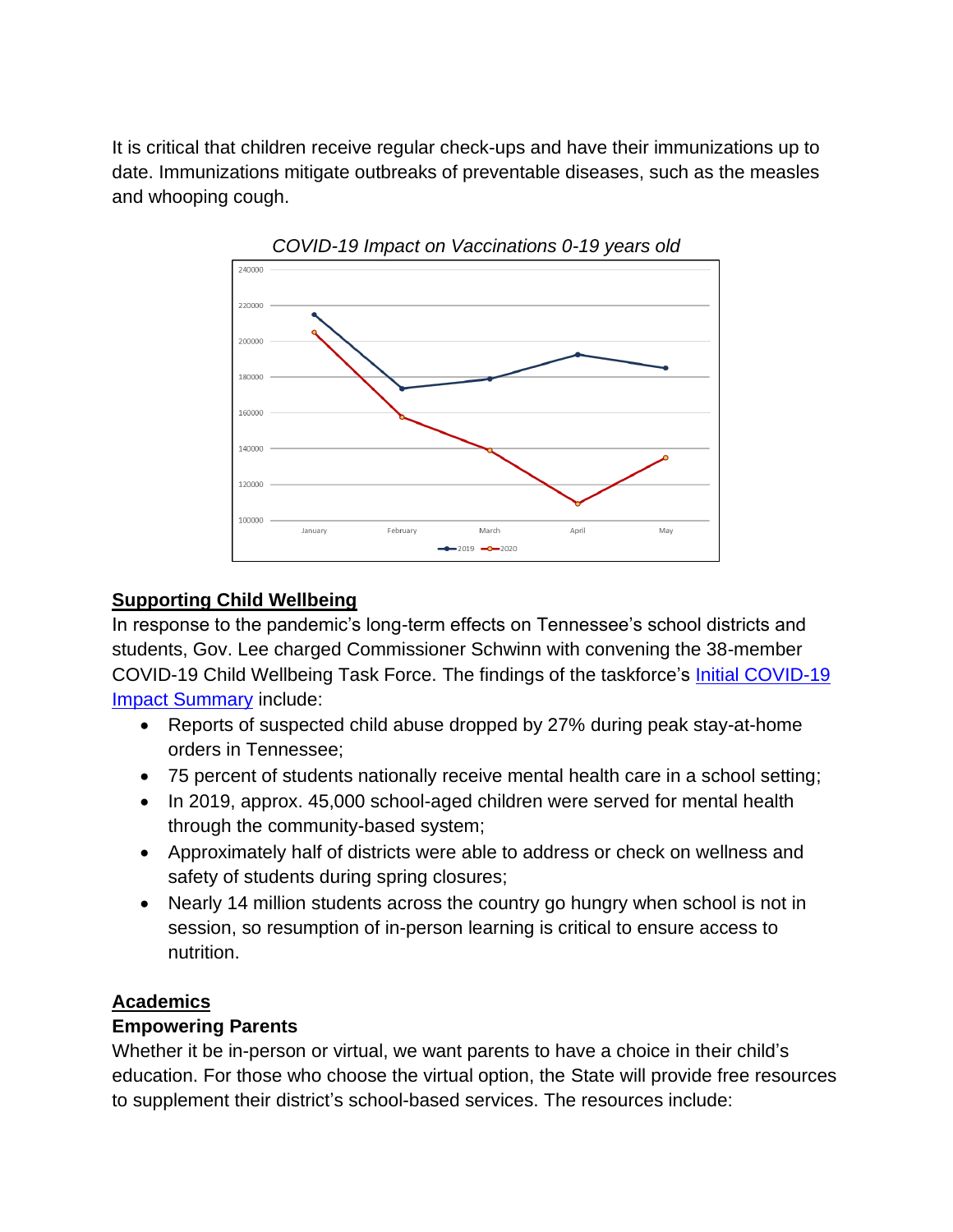- **Early Literacy Resource:** A free resource for students pre-K through 2<sup>nd</sup> grade to build foundational skills and support early literacy;
- **PBS Learning Series:** Complete lessons for 1<sup>st</sup>-9<sup>th</sup> grade students in both math and ELA taught by Tennessee teachers;
- **STE(A)M Resource Hub:** Three challenges per week to spark creative thinking, design, and career exploration from the home;
- **Start of the Year Checkpoint:** A free and optional assessment to measure student performance at the beginning of the year and help inform educators about student readiness for the year ahead;

### **Advocating for Students**

### Technology and Continuity of Operations

Devices and connectivity will be critical resources to ensure quality remote learning this school year. The [\\$50 million grant initiative](https://www.tn.gov/education/news/2020/7/7/gov--lee-announces--81-million-in-coronavirus-relief-grants-for-k-12-and-higher-education-institutions.html) to support district technology purchases is now available and is intended to increase student access to one-to-one instructional devices such as laptops or tablets.

The Department of Education is supporting districts, schools and teachers through additional WiFi and technology supports, including 250,000 devices.

#### Meal Supports & Food Accessibility

The [school meal finder](http://schoolfoodfinder.com/) will continue to be provided to ensure parents know where to go for school meal programs should a school building be closed.

Financial assistance is available for families who qualify for free or reduced school lunches, through the Department of Human Services' Pandemic Electronic Benefit Transfer (P-EBT) program.

### **Supporting Teachers**

#### Safety Equipment for Teachers

The State is providing no-cost PPE, including face masks for any school stakeholder who wants or needs one, thermometers for every school, and face shields for every staff member. This includes 298,000 cloth reusable masks for teachers, and 27 million disposable masks for students distributed by the Tennessee Emergency Management Agency.

Every classroom teacher will have a full-year classroom disinfecting kit to use so no teacher pays for these materials out of their own pockets. The kits include hand sanitizer, disinfecting wipes, gloves and masks.

School nurses will be provided with surgical masks, gloves, protective gowns, and face shields.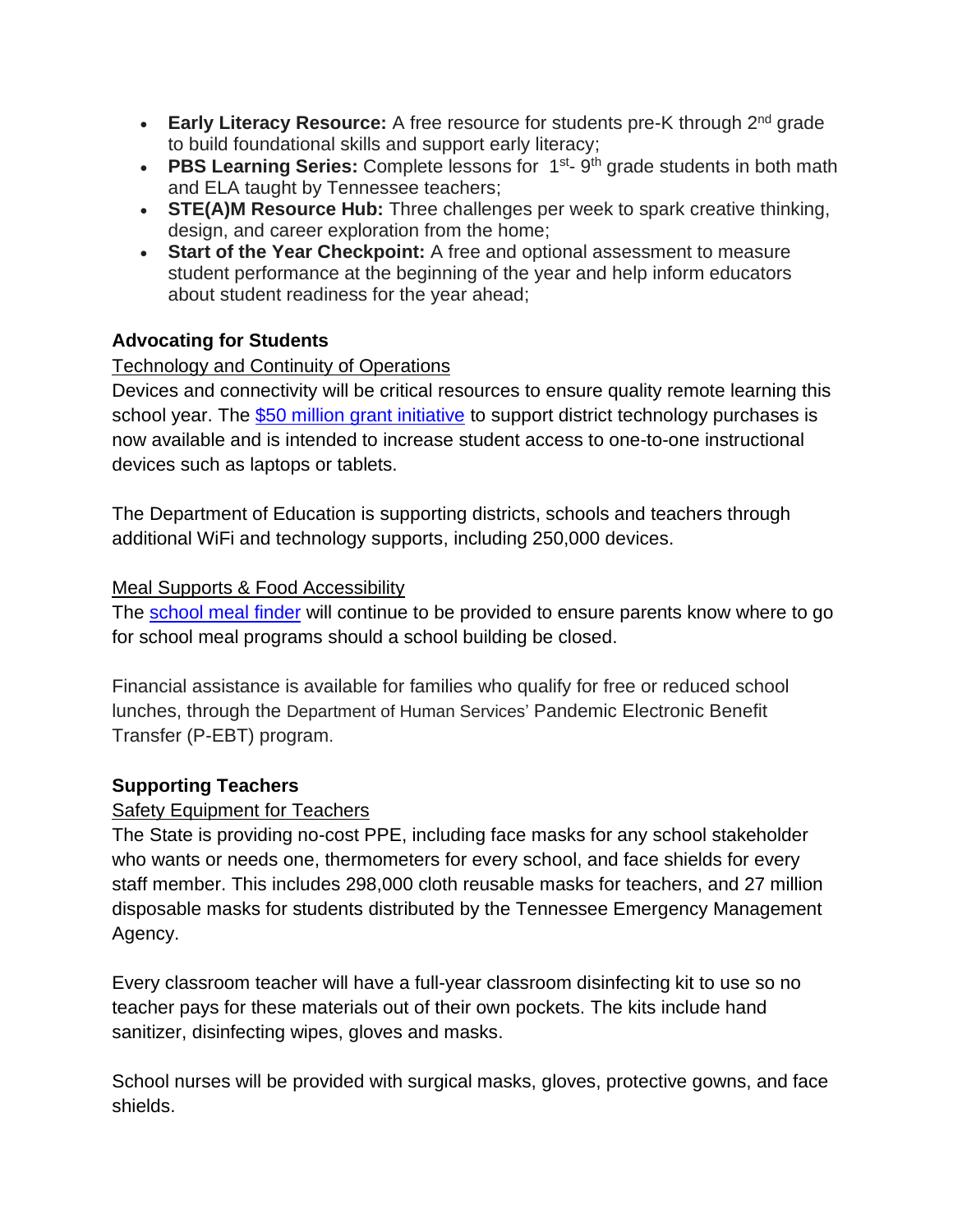### Professional Development Resources

The Department of Education will offer free professional development classes on remote teaching that will cover relationship-building, using instructional materials, and system set-up. These resources have extended through August 31st.

Principals and assistant principals will have access to remote education professional development through UT-Knoxville, and teachers have access through Trevecca Nazarene University.

The Department also announced the [Special Education Additional Endorsement Grant,](https://www.tn.gov/education/news/2020/7/15/tdoe-awards--1m-in-special-education-additional-endorsement-grants.html) which will enable every public school district to provide at least one teacher with a special education endorsement (SPED) for free. Eight SPED Additional Endorsement Grants, totaling \$1 million, have been awarded to Educator Preparation Programs (EPPs) to deliver courses in a virtual environment.

#### **Assisting Districts**

#### Decision-Making Protocol

The Department of Education will provide district leaders with a decision-tree that includes recommendations on how to keep school buildings open safely when a case or cases are confirmed among students or staff, developed in collaboration with the Department of Health and School & District Action Teams.

#### Recruiting Additional Personnel

A [job board](https://www.tn.gov/education/educator-resources/tn-teacher-jobs-connection/tn-substitute-teacher-jobs-connection.html) for educators and substitute teachers has been created so districts can use remote resources to ensure they are staffed for the start of the year and can fill vacancies more quickly. More than 1,000 educators have already utilized the job board, showing the strong teaching workforce present in Tennessee.

#### **Funding**

Ensuring districts have the resources they need to implement remote learning with fidelity is paramount. The [\\$11 million grant program](https://www.tn.gov/education/news/2020/7/7/gov--lee-announces--81-million-in-coronavirus-relief-grants-for-k-12-and-higher-education-institutions.html) to bolster programmatic supports and implementation will be released to districts soon.

The Department of Education is establishing a criteria list for potential district partners to ensure supports are well-versed in the academic programming needs to successfully implement district Continuous Learning Plans (CLPs).

As districts finalize their CLPs and build team capacity to effectively implement them, this grant program will provide funding for supports such as: